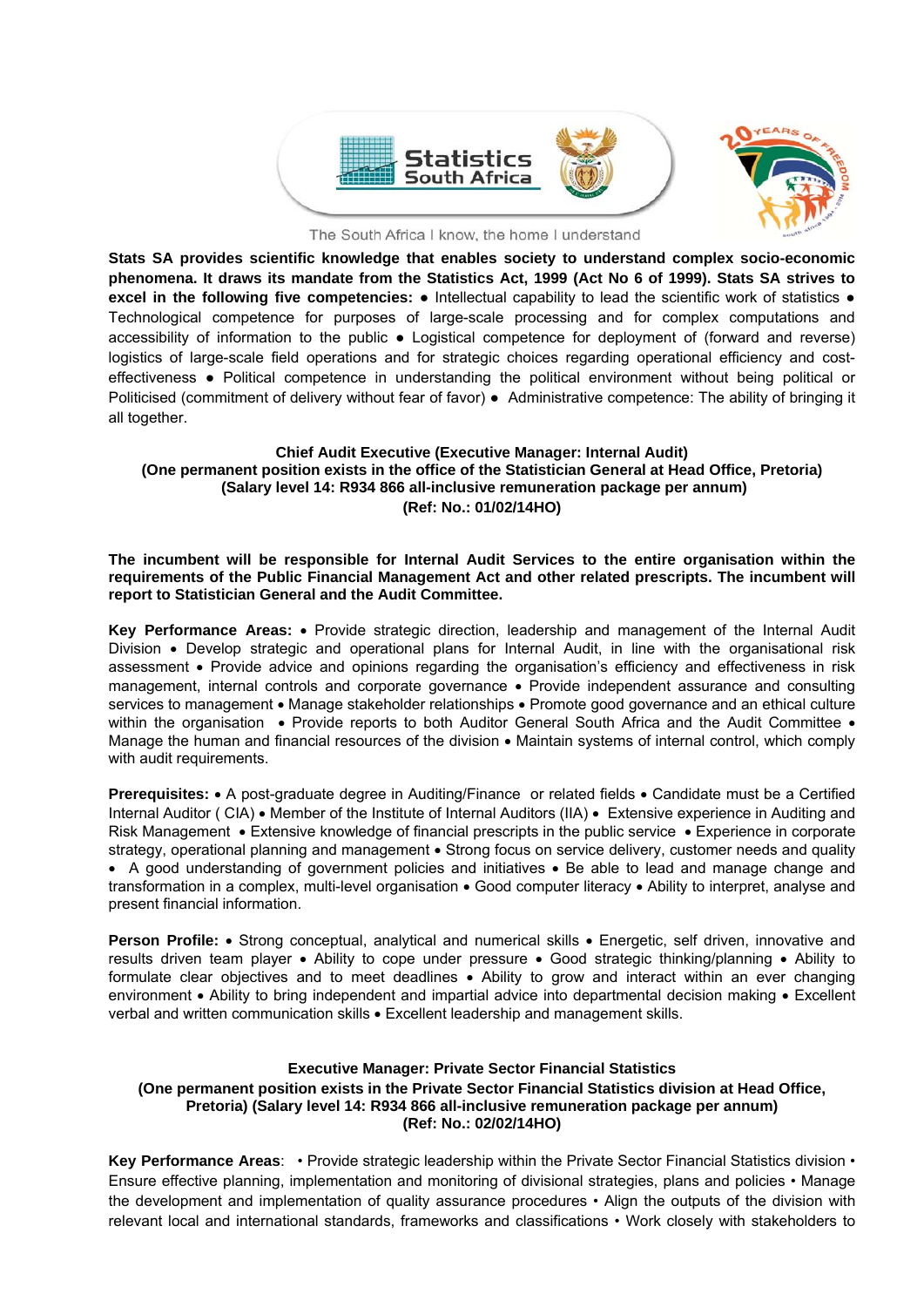address issues of common interests and needs • Manage human and financial resources in the division effectively and efficiently.

**Prerequisites**: • A postgraduate qualification in Statistics/Economics/Accounting or related field/s • Training in Project and Financial Management • Extensive experience in managing large scale surveys and good knowledge of business survey methodologies • Experience in management of data collection, processing, editing, analysis and dissemination • Extensive experience in a senior management role in a large organisation • Knowledge of budgeting, risk management and planning surveys • Knowledge of MS Office Suite • Knowledge of government prescripts, policy and legislation • A valid driver's license • Ability to interact with stakeholders • Ability to make presentations of technical and non-technical nature to various stakeholders.

Person Profile: • This position will suit a person with: Good project management, organisational and interpersonal skills with professional and non-professional staff • Ability to work under pressure and meet deadlines • Ability to handle multiple and complex tasks and projects • Dynamic, self-driven, innovative and results oriented • Strong service delivery, customer care and quality focus • Willingness to travel extensively and work long hours.

### **Provincial Corporate Services Manager**

### **(One permanent position exists in the Limpopo Provincial Office) (Ref: No.: 03/02/14LP) (One permanent position exists in the Western Cape Provincial Office) (Ref: No.: 04/02/14WC) (Salary level 13: R771 306 all-inclusive remuneration package per annum)**

**Key Performance Areas:** ● Ensure development of tactical/operational plans, policies, procedures, process mapping and standard operating procedures (SOP) for Corporate Services in the province ● Ensure overall management of provincial human resources functions and provincial HCD functions ● Ensure overall management of finance, supply chain and assets functions ● Ensure overall management of provincial logistics, security and facilities functions.  $\bullet$  Liaise with stakeholder  $\bullet$  Manage staff and other resources.

**Prerequisites:** ● A three-year tertiary qualification in Financial Management/Accounting/Business Administration/Public Administration/Human Resources or related field ● Training in Public Finance Act, BAS, Persal, LOGIS, budget analysis, labour relations and risk management is essential ● At least six years experience in Financial Management, Human Resources Management, Risk Management, Supply Chain Management and Asset Management • Knowledge of accounting, auditing and banking • Knowledge of MS Office Suite ● A valid driver's license will be an added advantage.

**Person Profile: •** This position will suit a person who has: • Good analytical, problem-solving, assertiveness, strategic thinking, planning and organising skills • Must be independent and trustworthy with a sound knowledge of code of ethics ● Ability to work under pressure and long hours.

### **Manager: Information Communication and Technology (ICT) Audit Projects (One permanent position exists in the Internal Auditing division at Head Office, Pretoria) (Salary level 13: R771 306 all-inclusive remuneration package per annum) (Ref: No.: 05/02/14HO)**

**Key performance areas:** ● Develop risk-based internal audit strategic and annual coverage plan relating to ICT audit projects ● Manage and execute the performance of ICT internal audit engagements as per the approved annual coverage plan ● Manage and monitor the implementation of audit recommendations (internal audit and AGSA) • Maintain relationships with and provide support to internal and external stakeholders • Manage budget and human resources.

**Prerequisites:** ● A three-year tertiary qualification in Auditing/Finance/Information Technology Auditing or related fields as well as CISA (Certified Information Systems Auditor) and a member of ISACA ● A post graduate degree, CIA(Certified Internal Audit) and/ or CFSA (Certified Financial Systems Audit) will be an added advantage ● At least six years experience in Auditing, Finance, Risk Management, Corporate Governance or Information Technology • Of the six years, at least four years experience should be in the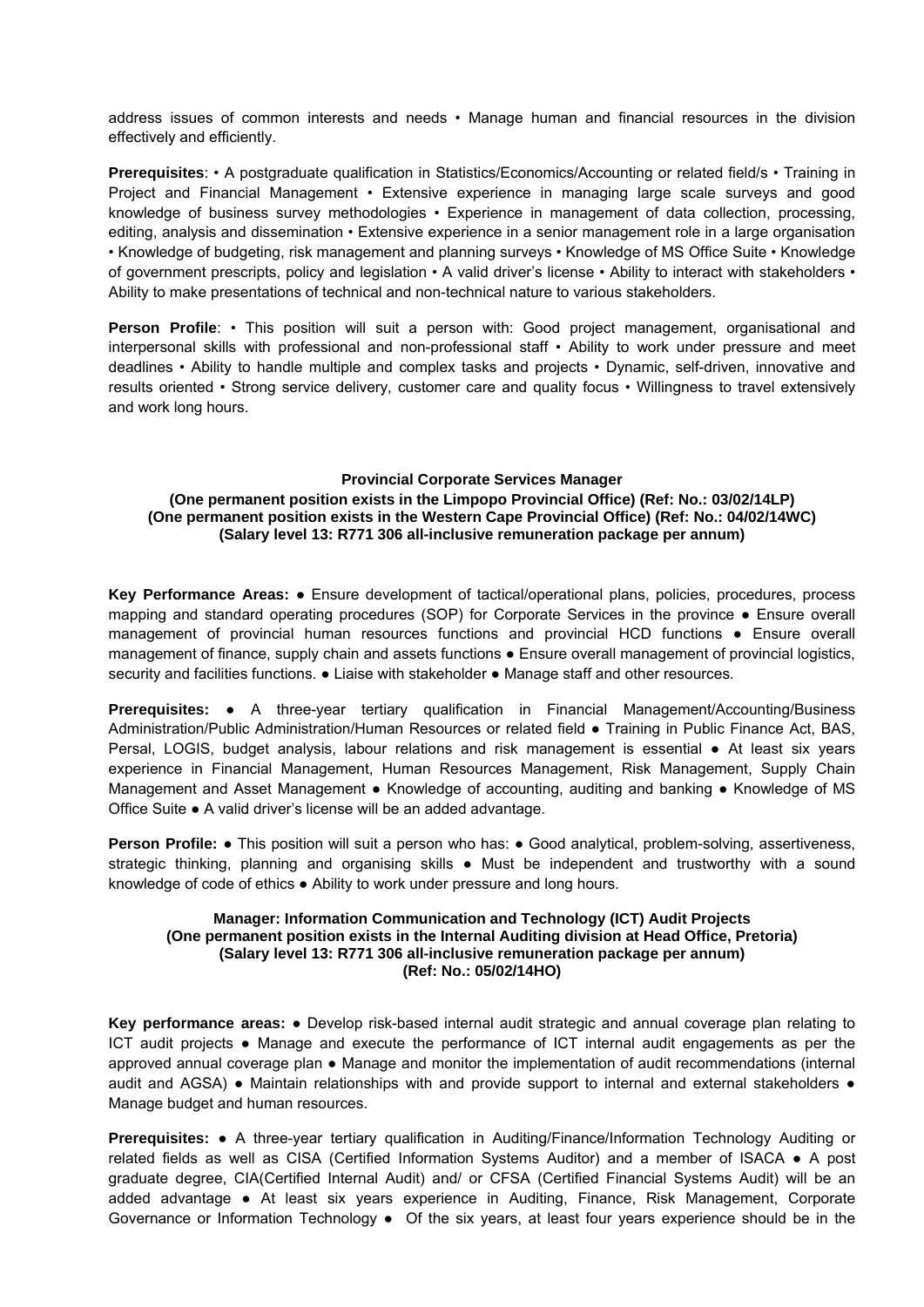Information Technology Audits, including audit working paper tools such as TeamMate ● Knowledge of IS Standards, Guidelines and Procedures for Auditing and Control; Professional; Standards for Information Systems Auditing; King III Report on Corporate Governance; Internal Audits Standards; Frameworks and Methodologies, Information Technology International Standards and Best Practices( CobiT ITIL, ISO27001,etc); Data Analysis software ( SAS,IDEA & ACL).

**Person Profile: ●** This position will suit a person with: Good judgement/discernment, creativity, assertiveness and lateral thinking skills • Must be honest, diligent, independent and self-motivated.

### **Chief Demographer (One permanent position exists in the Demographic Analysis division at Head Office, Pretoria) (Salary level 13: R 771 306 all-inclusive remuneration package per annum) (Ref: No.: 06/02/14HO)**

**Key Performance Areas:** ● Provide leadership in conducting analysis and identifying themes of analysis of demographic phenomena ● Engage strategically with stakeholders in government ,academia and civil society over demographic issues for the purpose of identifying potential analysis collaborations ● Provide specialised statistical support and insight to all stakeholders over demographic issues ● Deliver in-depth comment on contemporary issues of relevance to demography by making use current data sources ● Actively participate in any initiatives relating to demographic issues.

**Prerequisites:** ● A three-year tertiary qualification in Demography ● A postgraduate qualification will be an added advantage ●Training in project management is essential ● At least six years' relevant working experience in data analysis, report writing and, statistical analysis packages ● Knowledge of mortality, morbidity, fertility, migration and research methods ● Knowledge of MS Office Suite.

**Person Profile: ●** This position will suit a person with: Good interpersonal, communication, organisational, planning and management, analytical and strategic thinking, networking, facilitation and presentation research analytical and evaluation skills ● Ability to work independently and in a team ● Ability to handle multiple and complex tasks ● Ability to work long hours under pressure and meet tight deadlines.

### **Chief Economist (One permanent position exists in the National Accounts division at Head Office, Pretoria) (Salary level 13: R 771 306 all inclusive remuneration package per annum) (Ref: No.: 07/02/14HO)**

**Key Performance Areas:** Compile and publish estimates of Gross Domestic Product (independent annual, regional and quarterly) as well of Supply and Use tables. • Develop, and maintain detailed sources and methods documentations on all relevant activities • Render expert advice and develop quality Standards according to the prescribed guidelines ( for example SNA1993) • Provide guidelines and write specification and instructions for systems development to programmers . To give highly specialised inputs in the development of training manuals to users • Engage strategically with all relevant stakeholders • Provide inputs in the development of operational and strategic planning • Provide on job the training and mentor team of economists.

**Prerequisites:** • An Honours Degree in Economics or Econometrics • At least six years' relevant experience in the estimation of Gross Domestic Product and Supply and Use tables. Training in system of National Accounts and related international accredited guidelines and methodologies as applicable to the work area e.g. handbook on quarterly National Accounts, SNA93 and other subject specific manuals Experience in conducting research and the different facets of economic research . Strong quantitative skills . Ability to work with large, complex datasets/databases/surveys • Experience in SAS, MS Office and MS Project • Project Management skills • Good understanding of government policies and initiatives  $\bullet$  A valid driver's license.

**Person Profile:** • This position will suite a person with excellent verbal and written communication skills as well as strong conceptual, numeric and analytical skills • Ability to work under pressure • Good interpersonal, facilitation, team building and conflict management skills. • Ability to handle multiple and complex tasks and projects. ● Time management and research skills.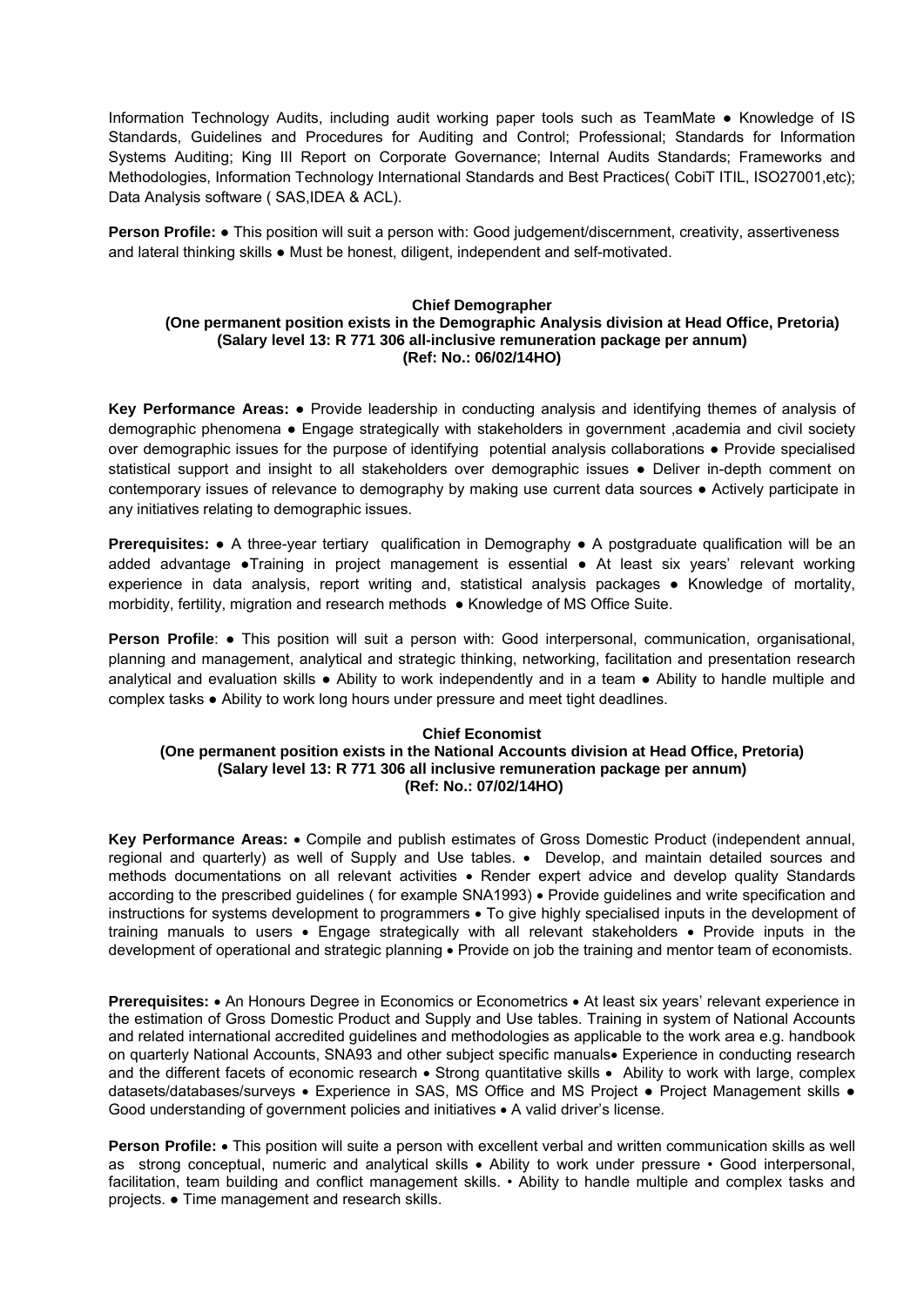### **Principal Demographer (One permanent position exists in the Demographic Analysis division at Head Office, Pretoria) (Salary level 11: R495 603 all-inclusive remuneration package per annum) (Ref: No.: 08/02/14HO)**

**Key Performance Areas:** ● Provide support in conducting analysis and identifying themes of analysis of demographic phenomena ● Engage with stakeholders in government, academia and civil society over demographic issues ● Respond to data requests to all stakeholders over demographic issues ● Deliver comment on contemporary issues of relevance to demography making use of current data sources ● Support any initiatives relating to demographic issues.

**Prerequisites:** A three-year tertiary qualification in Demography ● A postgraduate qualification will be an added advantage ● At least five years experience in quantitative and qualitative research experience, and data analysis ● Training in Project Management and statistical analysis packages is essential ● Knowledge of fields such as mortality, morbidity, fertility, migration and research methods.

**Person Profile:** This position will suit a person who is: Innovative, independent and team player-orientated with good communication, interpersonal, presentation analytical, networking and organising skills ● Ability to work under pressure ● Willingness to travel extensively.

### **Deputy Manager: Technical Operations (One permanent position exists in the Corporate Data Processing division at Head Office, Pretoria) (Salary level 11: R495 603 all-inclusive remuneration package per annum) (Ref: No.: 09/02/14HO)**

**Key Performance Areas:** Develop and review policies, procedures, plans and SOP for all household based surveys • Co-ordinate and monitor the development of processing systems • Co-ordinate and monitor that there is effective technical support in programming, database management, image processing, network set-up and management and system documentation  $\bullet$  Monitor processing of household based surveys systems  $\bullet$  Manage staff processing operations of household based surveys  $\bullet$  Liaise with stakeholders.

**Prerequisites:** • A three-year tertiary qualification in Public Administration/Management/Economics • Training in SAS is essential • At least five years experience in data processing (scanning, data editing, and store management system) is required • Knowledge of Project Management • Knowledge of MS Office Suite.

**Person Profile:** • This position will suit a person with: Good conceptual, analytical, numerical, communication skills, co-ordination and liaison skills with a strong focus on service delivery, customer needs and process and product quality Ability to work under pressure and Ability to handle multiple and complex tasks and projects.

# **Deputy Manager: Processing Operations**

### **(One permanent position exists in the Corporate Data Processing division at Head Office, Pretoria) (Salary level 11: R495 603 all-inclusive remuneration package per annum) (Ref: No.: 10/02/14HO)**

**Key Performance Areas:** Develop policies, procedures and co-ordination of processes for Household Surveys Processing. • Manage data processing operations • Co-ordinate processing operations training • Manage staff and other resources • Co-ordinate the setting of quality controls and assurance standards for all data processing activities • Liaise with stakeholders.

**Prerequisites:** • A three-year tertiary qualification in Public Administration/Management/Economics Economics • Training in SAS is essential • At least five years experience in data processing (scanning, data editing, and store management system) is required • Knowledge of Project Management • Knowledge of MS Office Suite.

**Person Profile:** • This position will suit a person with: Good conceptual, analytical, numerical, communication skills, co-ordination and liaison skills with a strong focus on service delivery, customer needs and process and product quality Ability to work under pressure and Ability to handle multiple and complex tasks and projects.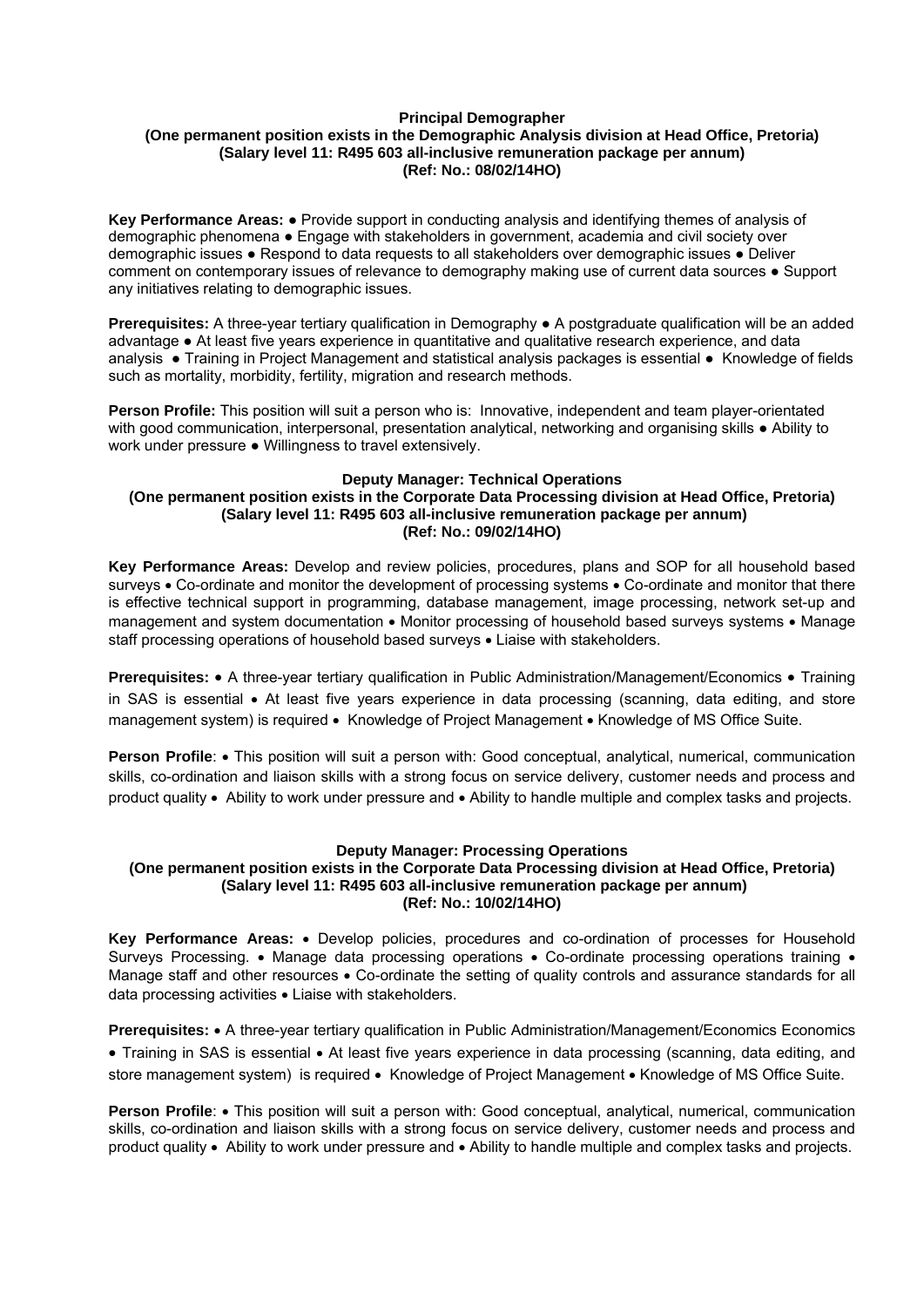### **Deputy Manager: Fieldwork Operations (One permanent position exists in the Consumer Price Index division at Head Office, Pretoria) (Salary level 11: R495 603 all-inclusive remuneration package per annum) (Ref: No.: 11/02/14HO)**

**Key Performance Areas:** • Develop policies and procedures for field operations • Ensure implementation of appropriate CPI methodology • Manage planning of CPI field survey • Manage monitoring and evaluation of the CPI field survey  $\bullet$  Liaise and provide technical support to stakeholders  $\bullet$  Manage staff and other resources.

**Prerequisites:** • A three-year tertiary qualification in Statistics/Economics/Accounting/Management • Training in Price Statistics, project management, quality management and data management is essential  $\bullet$  At least five years experience in quality control work, data collection, fieldwork, and team management • Knowledge of Price Statistics, economics statistics, CPI methodology and MS Office Suite • A valid driver's license.

**Person Profile:** . This position will suit a person with: Good communication, co-ordination, planning and liaison skills with a strong focus on service delivery and customer needs  $\bullet$  Ability to deal with people and to work under pressure • Ability to handle multiple and complex tasks and projects • Willingness to travel extensively to all districts.

### **Principal Health Statistician**

### **(One permanent position exists in Health and Vital Statistics division at Head Office, Pretoria) (Salary level 11: R495 603 all inclusive remuneration package per annum) (Ref: No.: 12/02/14HO)**

**Key Performance Areas:**  Participate in the development of strategic and operational plans as well as developing or updating standard operating procedures (SOP) for health statistics Acquire data sets for health statistics • Develop survey instruments and review training manuals and support training activities for piloting survey and main surveys • Review the accuracy of completed survey instruments in the field • Undertake data editing and analysis Write up statistical releases and reports, and review clearance documents and presentations. • Liaise with stakeholders • Supervise staff and other resources.

**Prerequisites:** • A three-year tertiary qualification in Demography/Population Studies/Sociology/Statistics or other related field • A postgraduate qualification will be an added advantage • At least five years experience in quantitative research • Experience in health information; collection, processing and analysis of health data; health information systems and flows use of relevant statistical software • Knowledge of MS Office Suite.

**Person Profile:** • This position will suit a person with: Advanced conceptual, analytical and numerical abilities, presentation, basic financial management, project management, leadership, communication skills, co-ordination and liaison skills • A strong focus on service delivery, customer needs and process and product quality • Ability to work under pressure • Ability to handle multiple and complex tasks and projects.

### **Principal Survey Statistician**

## **(One permanent position exists in the Social Statistics division at Head Office, Pretoria) (Salary level 11: R495 603 all-inclusive remuneration package per annum) (Ref: No.: 13/02/14HO)**

**Key Performance Areas**: ● Develop training manuals for household surveys and provide input into questionnaire design and research methodology ● Analyse data towards the publication of statistical releases and reports ● Develop Editing and Imputation systems ● Ensure the recording of all activities related to the statistical value chain and the development of metadata ● Give advice and inputs relating to the collection, analysis and dissemination to other government and private institutions.

**Prerequisites:** ● A three-year tertiary qualification in Statistics/Demography/Economics or related field ● A postgraduate degree will be an added advantage ● Training in SAS programming and SAS enterprise guide is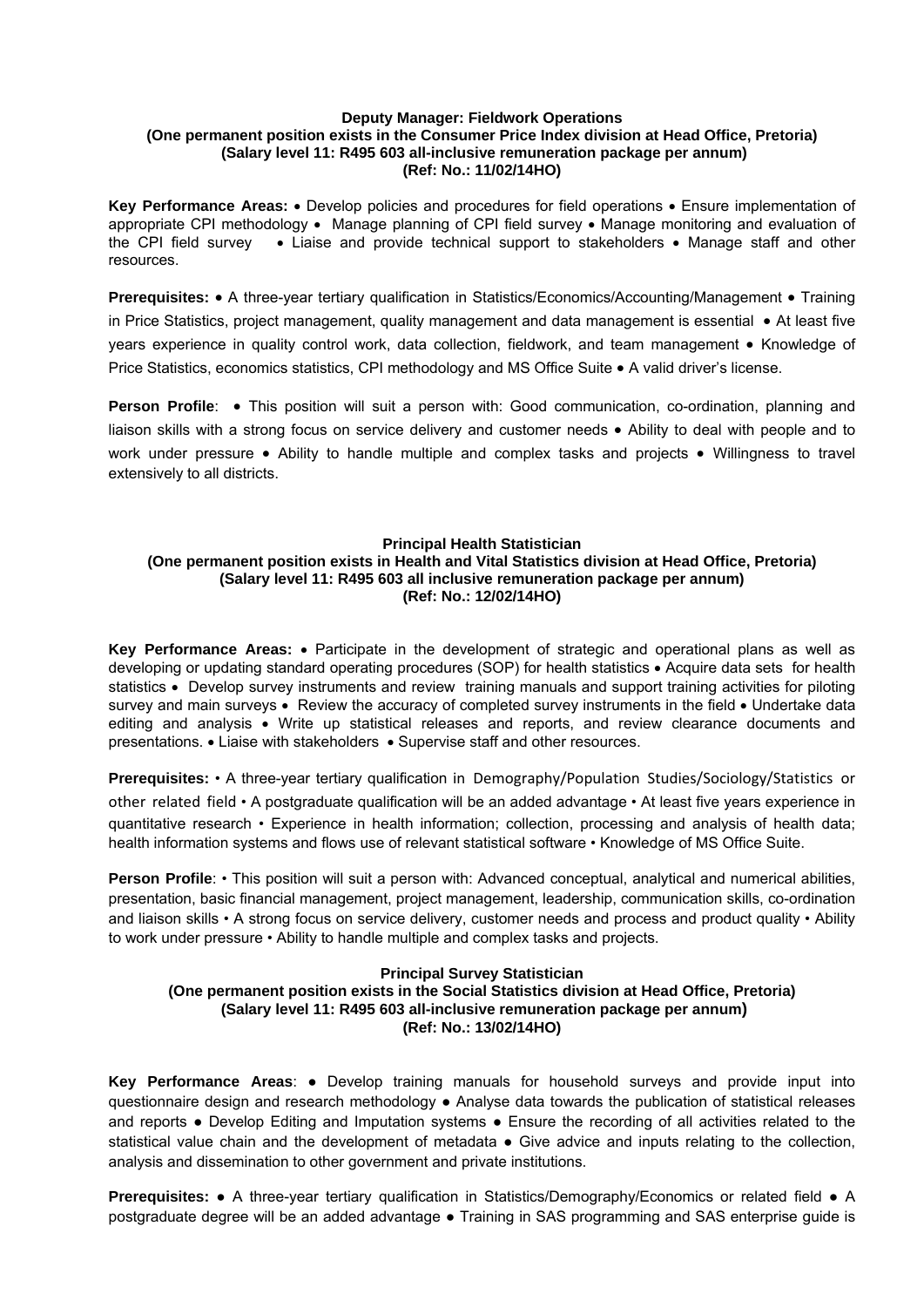essential ● At least five years relevant experience ● Knowledge of Ms Office Suite ● A valid driver's license will be an added advantage.

**Person Profile:** ● This position will suit a person with: ● Good numerical, analytical, conceptual and problemsolving, communication and interpersonal skills • Ability to work independently and under pressure.

### **Principal Systems Developer (One permanent position exists in the Business Modernisation division at Head Office, Pretoria) (Salary level 11: R495 603 all-inclusive remuneration package per annum) (Ref: No.: 14/02/14HO)**

**Key Performance Areas:** ● Develop, maintain and run complex update procedures on databases from external sources ● Develop, maintain and run complex extract procedures on databases and existing applications to provide to users ● Participate in the design of complex high-quality applications and relational database ● Develop applications and components ● Test complex applications ● Develop user manuals and train users on applications ● Undertake the review and quality control of developed applications ● Provide user support and technical consulting on projects • Participate in gathering and analysis of user requirements • Supervise staff.

**Prerequisites: •** A three-year tertiary qualification in Information Technology or related field • At least five years experience in programming ● Relevant working experience with HTML**5**/XHTML PHP, JavaScript, ASP, jQuery and CSS3 ● Experience working with relational databases such as MySQL, MSSQL or Oracle and a good working knowledge of SQL ● Experience in content management systems ● Knowledge of Linux Administration and troubleshooting ● Experience in mobile platform development will be an added advantage..

**Person Profile:** ● This position suit a person who has: Good communication, presentation, analytical, planning, organising, problem-solving, customer interaction and decision-making skills ● A dynamic, energetic, selfdriven, innovative and results-driven team player ● Ability to train people ● Ability to work under pressure and meet deadlines ● Willingness to travel and work long hours ● Ability to remain abreast of trends and developments in web accessibility technologies.

### **Deputy Manager: Records Management (One permanent position exists in the FMLS division at Head Office, Pretoria) (Salary Level 11: R 495 603 per annum) (Ref: No.: 15/02/14HO)**

**Key Performance Areas:** ● Develop, policies, plans, and standard operating procedures for records management ● Manage centralised registry services ● Manage records management in line with the National Archives Act ● Liaise and advise stakeholders ● Manage staff and other resources.

**Prerequisites:** ● A three-year tertiary qualification in Records Management/Logistics/Public Management ● Training in strategic leadership and project management is essential ● At least five years experience in Records and Registry Management ● Knowledge of statistics ● Knowledge of MS Office Suite.

**Person Profile: ●This position will suit a person with: Good communication, writing, negotiation, management** and financial skills.

### **Deputy Manager: Legal Services**

**(Two permanent positions exist in the Corporate Governance division at Head Office, Pretoria) (Salary Level 11: R 495 603 all-inclusive remuneration package per annum) (Ref: No.: 16/02/14HO)** 

**Key Performance Areas:** ● Advise and write legal opinions ● Draft and scrutinise primary and secondary legislations ● Draft and scrutinise contractors, collective agreements and international agreements ● Draft and scrutinise policy documents related to legislation • Draft summaries and comments on Cabinet Memoranda • Liaise with legal representatives and private counsels ● Handle advice on intellectual property issues ● Ensure that policy assessments and developments are done ● Ensure full implementation of Statistics Act ● Advise on information issues ● Advise in dealing with respondents .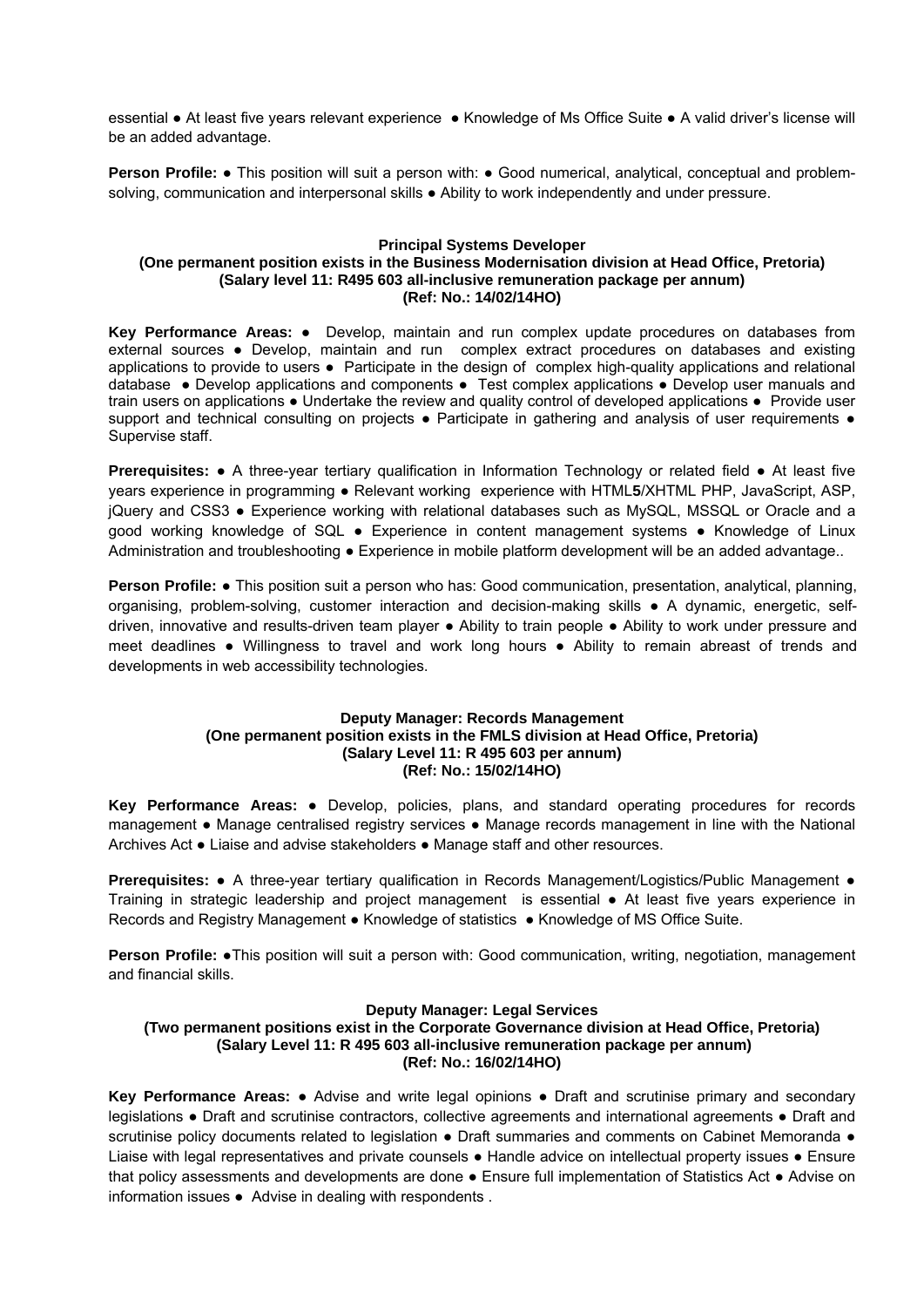**Prerequisites: •** A three-year tertiary qualification in Law plus LLB/LLB • Training in practical legal practice • At least five years experience in Law firm or Legal advisor is essential ● Knowledge of interpreting legislation ● Knowledge of Administrative and Information Law ● Knowledge of MS Office Suite.

**Person Profile:** ● This position will suit a person with: Good interpersonal, analytical, research, communication, presentation, report writing, problem solving skills ● Ability to work under pressure and independently ● Willingness to work long hours and travel extensively.

### **Deputy Manager: Travel and Accommodation (One permanent position exists in the Financial Administration division at Head Office, Pretoria) (Salary Level 11: R 495 603 all-inclusive remuneration package per annum) (Ref: No.: 17/02/14HO)**

**Key Performance Areas:** Develop policies, plans, Standard Operating Procedures for travel and accommodation ● Manage coordination of all request relating to travel, car hire, flights and accommodation ● Manage coordination of conference request • Liaise and advice stakeholders • Manage staff and other resources.

**Prerequisites:** A three-year tertiary qualification in SCM/Logistic/Financial Accounting/Public Management ● Training in Financial Management, Strategic Leadership and Project Management● practical legal practice ● At least five years' experience in travel and accommodation and staff supervision is essential ● Knowledge of financial management, administration, travel and accommodation • Knowledge of MS Office Suite.

**Person Profile:** This position will suit a person with: Good interpersonal, management, writing, analytical, communication, negotiating, financial and problem solving skills ● Ability to work under pressure and independently ● Willingness to work long hours and travel extensively.

### **Principal Methodologist**

### **(One permanent position exists in the Price Statistics division at Head Office, Pretoria) (Salary level 11: R495 603 all inclusive remuneration package per annum) (Ref No.: 18/02/14HO)**

**Key Performance Areas: ●** Develop strategies, policies, plans and procedures for prices methodology ● Develop methodologies regarding price statistics based on international best practices and ensure continuous improvements ● Provide advice on the implementation of all new methodologies and ensure that price statistics are collected based on the correct methods • Develop methodologies for the re-weighting, re-basing, and sample management for CPI and PPI • Conduct analysis of price statistics • Supervise staff • Liaise with stakeholders.

**Prerequisites:** ● A three-year tertiary qualification in Economics/Econometric /Statistics/Mathematics ● At least five years experience in price statistics • Proven practical experience in SAS or other statistical software packages and MS Office Suite ● A valid driver's license will be an added advantage.

**Person Profile: ●This position will suit a person with: Good interpersonal, communication, organisational,** analytical, strategic, presentation and research skills ● Ability to work independently and in a team ● Ability to handle multiple and complex tasks ● Ability to work long hours and under pressure.

### **Deputy Manager: HRM (One permanent position exists in the Eastern Cape Provincial Office) (Salary level 11: R 495 603 all-inclusive remuneration package per annum) (Ref. No.: 19/02/14EC)**

**Key Performance Areas:** ● Plan and execute the filling of vacant posts in the Province ● Render a strategic support service pertaining to surveys, censuses, projects and other core functions of Stats SA at provincial and district level, according to the human resources value chain, organisational development, change management, remuneration, recruitment, employee benefit administration, employee assistance programmes, employee contract management, labour relations, the development of HR policies and strategies and human capital development ● Manage HR activities (eg Persal) at provincial and district offices ● Develop and train HR practitioners ● Conduct and/or contribute to special projects ● Ensure proper record-keeping of all HR activities.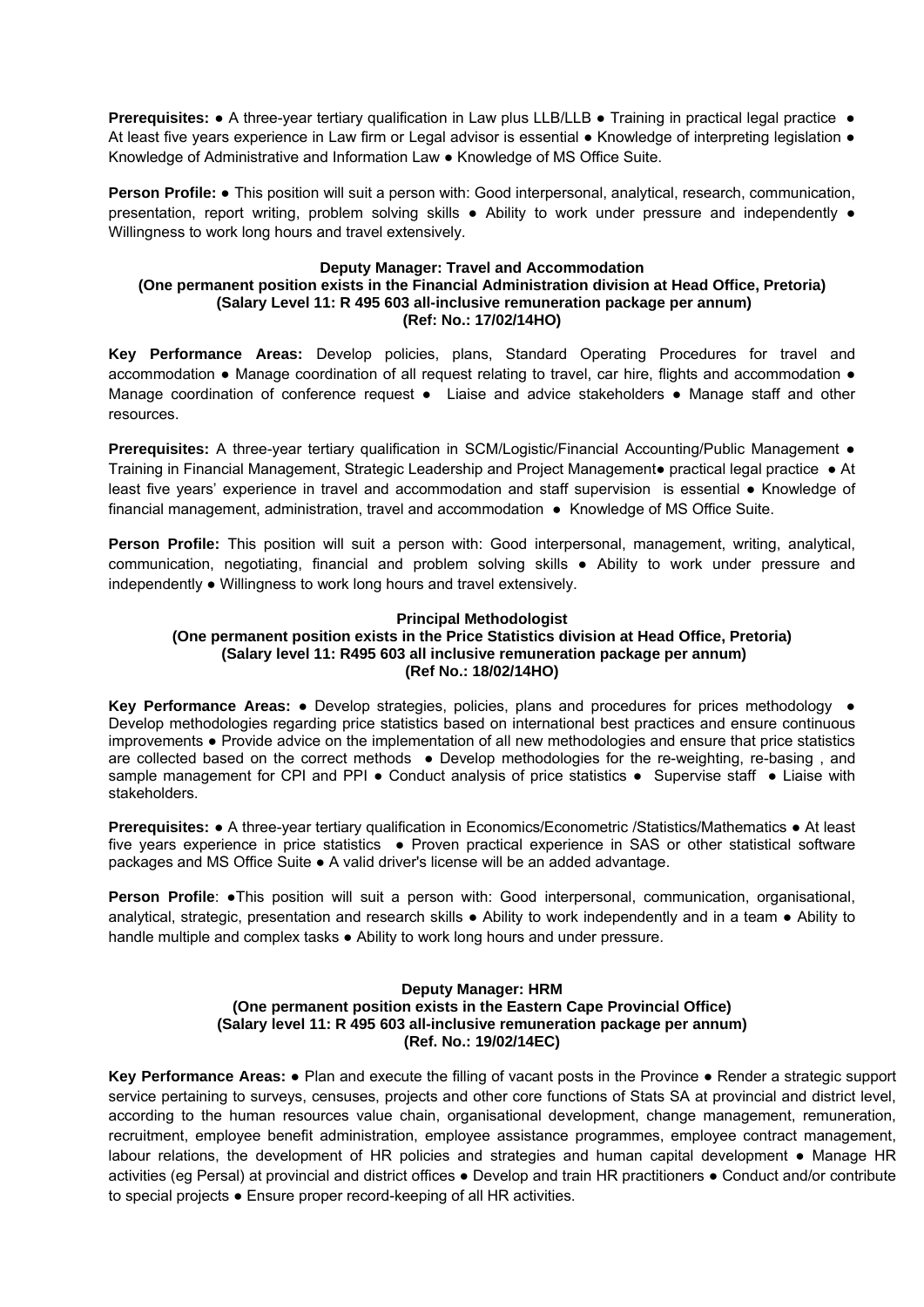**Prerequisites:** ● A three-year tertiary qualification in HRM ● At least five years' experience in HRM ● Proven practical application of MS Office Suite • Knowledge of and experience in Project Management will be an added advantage ● Extensive working knowledge of Persal ● A valid driver's license.

**Person Profile: •** This position will suit a person with: • Good interpersonal, communication and time management skills • Ability to work under pressure and meet deadlines.

# **Deputy Manager: Information Security Compliance (One permanent position exists in the FMLS division at Head Office, Pretoria) (Salary Level 11: R495 603 per annum) (Ref: No.: 20/02/14HO)**

**Key Performance Areas:** ● Develop policies, procedures and plans relating to administration of security compliance in the organisation ● Security and ICT compliance security ● Manage risk assessments on employees, posts and information • Ensure conducting of training to promote capacity building within information security compliance ● Liaise with private and State law enforcement agencies ● Co-ordinate the implementation and evaluation of all information pertaining to security, pre-screening, pre-employment suitability checks, on-compliance issues, information leakages or any other integrity related incident ● Render support to projects relating to security matters and reporting ● Manage staff and other resources within the component.

**Prerequisites:** ● A three-year tertiary qualification in Security Risk Management/Law enforcement/Military Science ● Training in SANAI/NIA/SSA Security Management/Defence Intelligence Vetting Fieldwork Course, Financial Management, Project Management, Risk Management, Forensic Investigation, Information Security and Counter Intelligence will be an added advantage ● At least five years experience in Counter Intelligence, Auditing ,Security investigations and assessments ● Knowledge of information security compliance audits, risk assessments, investigation methodology, threads and risk assessment, disposal of classified information, security appraisals, vetting, project security and financial management • Knowledge of MS Office Suite.

**Person Profile: ●This position will suit a person with: Good communication, negotiation, conflict management,** analytical, presentation and interpersonal skills ● Ability to work under pressure ● Willingness to travel and work long hours.

### **Provincial Programme Officer (One permanent position exists in the Free State Provincial Office: Bloemfontein District) (Salary Level 11: R495 603 all-inclusive remuneration package per annum) (Ref: No.: 21/02/14FS)**

Key Performance Areas: • Integrate all project plans and avail supporting documents to statistical support and informatics fieldwork operations and corporate services ● Build and grow project relationship with stakeholders ● Facilitate project implementation ● Set and administer project expectations with team members and other stakeholders ● Define project success criteria and disseminate them to the relevant components ● Develop and deliver progress report proposals requirements, documentation and presentations ● Monitor and report on the implementation of operational plans ● Facilitate in the processes of project closure ● Collate risk plans from different projects and ensure implementation of mitigation plans.

**Prerequisites: •** A three-year tertiary qualification in Business Administration/ Management/ Statistics • At least five years relevant working experience · Extensive experience and knowledge in Project Management · Knowledge of MS Office Suite ● A valid driver's license will be an added advantage.

**Person Profile:** • These positions will suit persons with: Good communication, organising, planning, presentation, analytical, problem-solving, customer interaction and decision-making skills ● A dynamic, energetic, self-driven, innovative and results-driven team player ● Ability to operate strategically ● Ability to train people ● Ability to work under pressure and meet deadlines ● Willingness to travel and work long hours.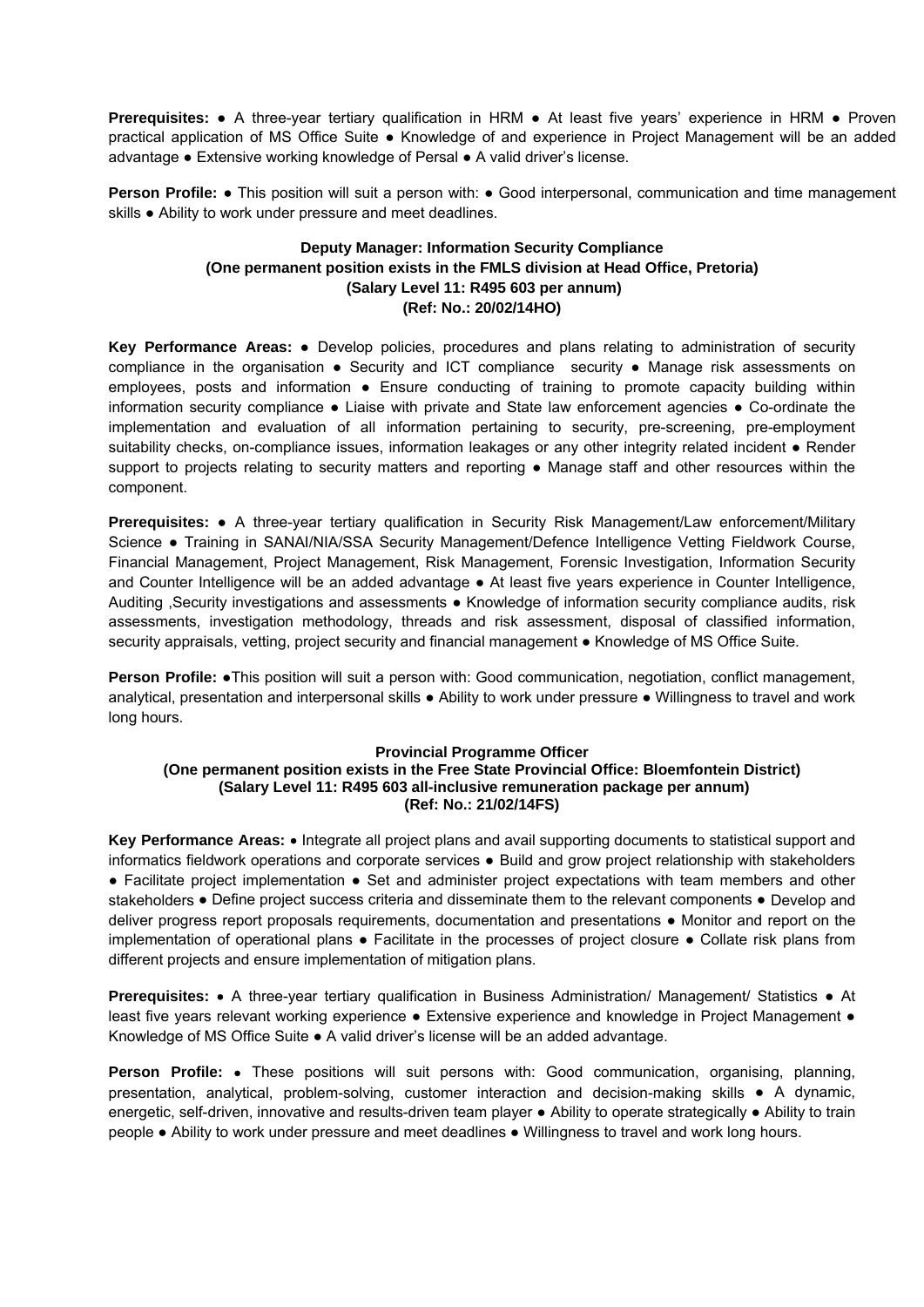### **Provincial NSS Co-ordinator (One permanent position exists in the Free State Provincial Office: Bloemfontein District) (Salary Level 11: R495 603 all-inclusive remuneration package per annum) (Ref: No.: 22/02/14FS)**

**Key Performance Areas:** ● Develop operational plans, policies, procedures, process mapping and standard operating procedures (SOP) for field operations in the province. ● Participate in the identification of provincial priorities and provide inputs into provincial development indicators for PM & ES ● Provide effective support to statistical services for SIS • Ensure and monitor compliance to SASQAF regulations • Implement advocacy and stakeholder liaison • Facilitate statistical capacity and support to stakeholders • Supervise staff and other resources.

**Prerequisites: ●** A three-year tertiary qualification in Statistics or related field ● At least five years experience in managing projects ● Knowledge of survey methodologies, financial and risk management and sampling techniques ● Knowledge of MS Office Suite ● A valid driver's license will be an added advantage.

**Person Profile:** ● This position will suit an innovative person with: ● Good communication, report-writing, analytical, interpersonal and networking skills ● Ability to work under pressure ● Ability to handle multiple tasks and projects.

### **Provincial Training Officer (One permanent position exists in the Free State Provincial Office: Bloemfontein District) (Salary Level 9: R252 144 per annum) (Ref: No.: 23/02/14FS)**

**Key Performance Areas:** ● Implement operational plans, policies, procedures and process mapping for training in the province. ● Conduct maths 4 stats and Census at school based on teacher training manual and study guides • Provide inputs for maths 4 stats and census at school website • Develop and monitor the provincial training plan ● Provide assistance on career guidance and publicity on careers in statistics and related fields to learners ● Liaise with stakeholders.

**Prerequisites: ●** A three-year tertiary qualification in Statistics/Mathematics ● At least three years experience in a statistical environment ● Knowledge of survey methodologies, financial and risk management and sampling techniques ● Knowledge of MS Office Suite ● A valid driver's license will be an added advantage

. **Person Profile:** ● This position will suit an innovative person with: ● Good communication, report-writing, analytical, interpersonal and networking skills ● Ability to work under pressure ● Ability to handle multiple tasks and projects.

# **Information Security Compliance Officer (Two permanent positions exist in the FMLS division at Head Office, Pretoria) (Salary Level 9: R252 144 per annum) (Ref: No.: 24/02/14HO)**

**Key Performance Areas:** ● Provide input in the development of policies, procedures and plans relating to the administration of security in the organisation as per requirements in terms of the law ● Monitor and evaluate compliance to physical security ● Promote adherence to personnel security ● Provide ICT security compliance services to the organisation ● Liaise with stakeholders ● Conduct training to promote capacity building.

**Prerequisites:** ● A three-year tertiary qualification in Security Risk Management/Law enforcement● Training in SANAI/NIA/SSA Security Management/Defence Intelligence, Project Management, Risk Management, Forensic Investigation, Information Security and Counter Intelligence is essential ● At least three years experience in Counter Intelligence, auditing, security investigations and assessments ● Knowledge of information security compliance audits, risk assessments, investigation methodology, threads and risk assessment, disposal of classified information, security appraisals, vetting, project security and financial management ● Knowledge of MS Office Suite.

**Person Profile:** ●These positions will suit persons with: Good communication, negotiation, conflict management and analytical ● Ability to work under pressure ● Willingness to travel and work long hours.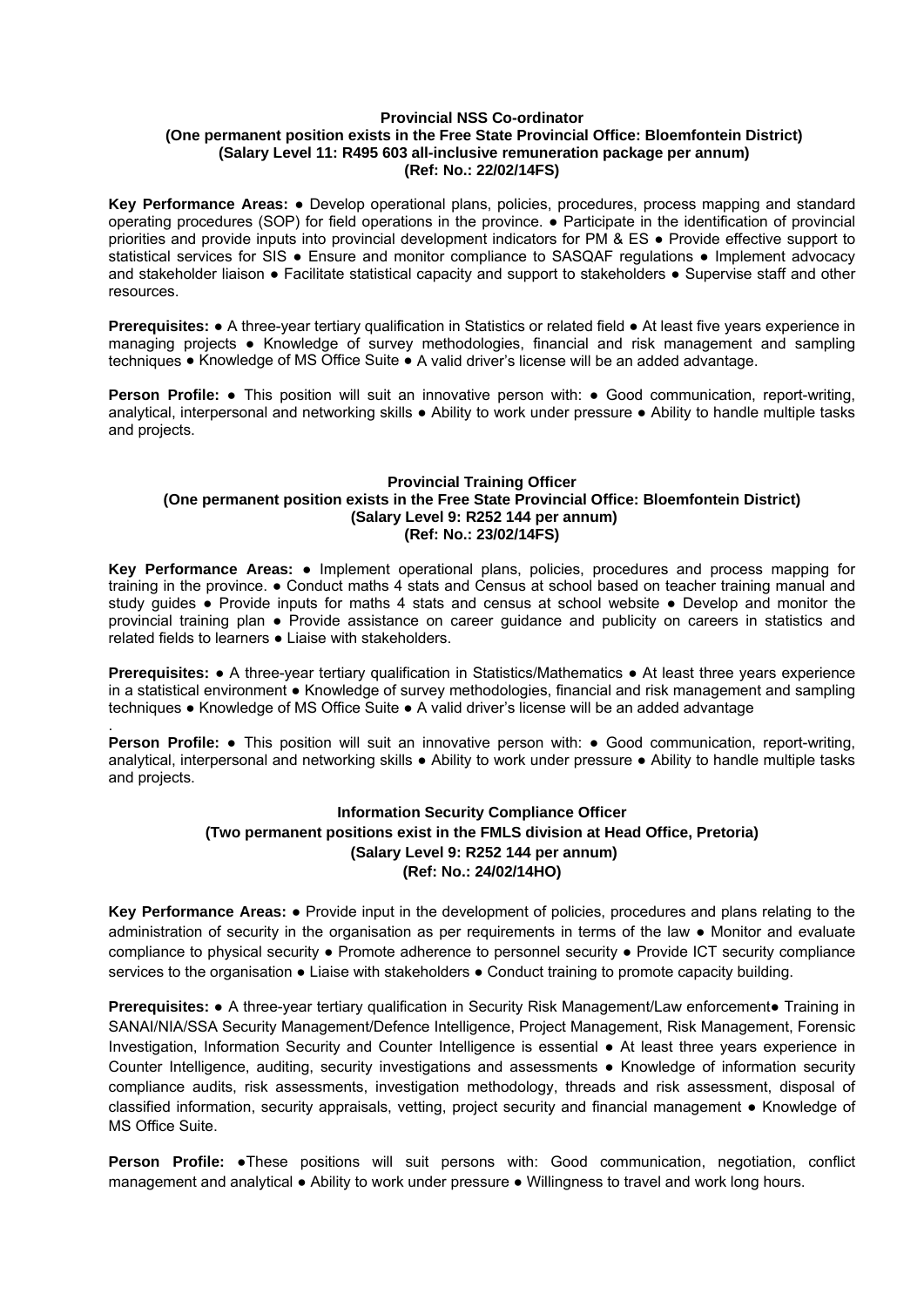# **Vetting Investigator (One permanent position exists in the FMLS division at Head Office, Pretoria) (Salary Level 9: R252 144 per annum) (Ref: No.: 25/02/14HO)**

**Key Performance Areas:** ● Provide input in the development of policies, procedures and plans relating to the administration of security in the organisation  $\bullet$  Conduct pre-employment screening  $\bullet$  Vetting of staff, contractors and consultants ● Conduct screening of service providers ● Verify suspicious qualifications and permits for foreign nationals ● Conduct security awareness training ● Liaise with stakeholders.

**Prerequisites:** ● A three-year tertiary qualification in Security Risk Management/Law Enforcement/Military Science/Social Science ● Training in NIA/SSA Security Management, Project Management, Risk Management, Forensic Investigation, Information Security and Counter Intelligence is essential ● At least three years experience in Counter Intelligence, auditing, security investigations, assessments and vetting field work ● Knowledge of vetting field work, risk assessments, investigation methodology, threads and risk assessment, interviewing and security related legislation especially the MISS and the National Strategic Intelligence Act ● Knowledge of MS Office Suite.

**Person Profile:** ●This position will suit a person with: Good communication, negotiation, conflict management and analytical ● Ability to work under pressure ● Willingness to travel and work long hours.

### **Assistant Manager: Finance Advisory Services (Two permanent positions exist in the Financial Administration division at Head Office, Pretoria) (Salary Level 9: R252 144 per annum) (Ref: No.: 26/02/14HO)**

**Key Performance Areas:** ● Ensure that internal controls are implemented and adhered to by monitoring and reporting on compliance to policies, procedures, practices notes and instructions at head office and provincial offices ● Oversee the prevention, identification, reporting and investigation of financial misconduct as well as unauthorised, irregular or fruitless and wasteful expenditure ● Ensure that recommendations on damages and loss cases are executed • Monitor and report on cash management in the provincial and district offices • Liaise with stakeholders in respect of better service delivery ● Manage the development and empowerment of Financial Advisory Services staff.

**Prerequisites:** • A three-year tertiary qualification in Accounting/Auditing • Training in BAS, Accounting System, PFMA, Treasury Regulations Logis, risk management, audit, fraud prevention and SCM is essential  $\bullet$ At least three years experience in a finance environment ● Knowledge of financial management, auditing, internal control, project management and spreadsheets • Supervisory experience will be an advantage • Knowledge of MS Office Suite.

**Person Profile:** •This position will suit a person with: Good communication, interpersonal, networking analytical, assertive and initiative skills.

### **Assistant Manager: Planning and Costing (Two permanent positions exist in the Financial Administration division at Head Office, Pretoria) (Salary Level 9: R252 144 per annum) (Ref: No.: 27/02/14HO)**

**Key Performance Areas:** ● Evaluate inputs against strategic departmental objectives for MTEF submissions ● Analyse and check inputs from budget managers for AENE submission ● Check and consolidate submitted inputs from budget managers for compilation of ENE submission • Allocate funds on BAS within item level • Analyse, evaluate and consolidate cash flow inputs ● Request monthly fund ● Provide support to budget managers, budgeting monitoring staff and external audit ● Supervise staff.

**Prerequisites:** ● A three-year tertiary qualification in Finance ● Training in BAS, PFMA, Treasury Regulations and SCM is essential • At least three years experience in a finance environment • Experience in financial management ● Knowledge of financial management, budgeting and reporting ● Knowledge of MS Office Suite.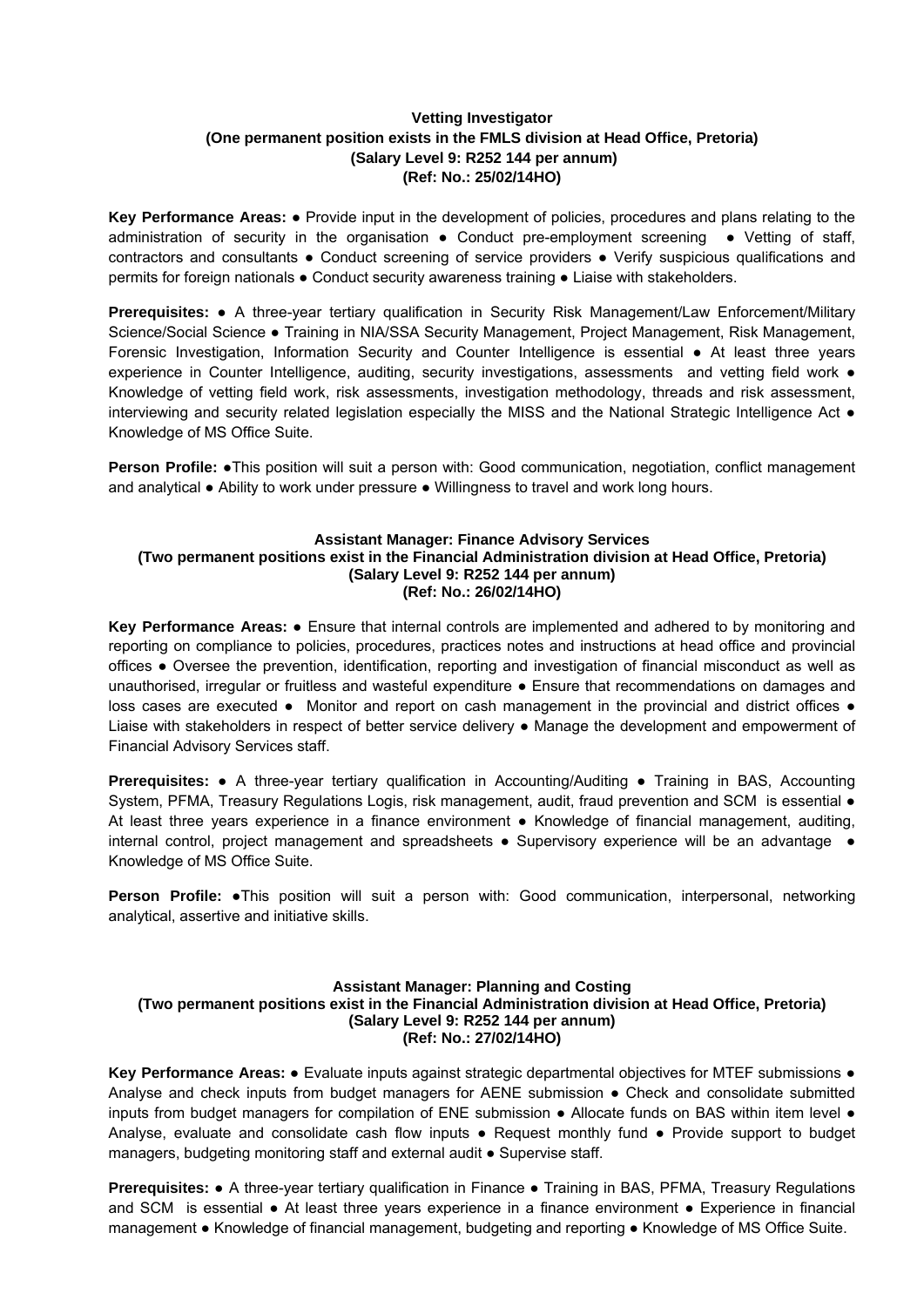**Person Profile:** ●This position will suit a person with: Good communication, interpersonal, analytical, reportwriting and decision-making skills ● Ability to work long hours.

### **Assistant Manager: Monitoring and Reporting (One permanent position exists in the Financial Administration division at Head Office, Pretoria) (Salary Level 9: R252 144 per annum) (Ref: No.: 27b/02/14HO)**

**Key Performance Areas:** ● Compile Monthly IN Year Monitoring (IYM) ● Compile EXCO Reports ● Monitor expenditure against the budget allocated ● Analyse and consolidate incorrect expenditure reports ● Verify and approve shifting of funds and virements ● Train and support the budget managers ● Prepare presentations for budget committee ● Supervise staff.

**Prerequisites: •** A three-year tertiary qualification in Finance or related field • Training in PERSAL, BAS, PFMA. Treasury and Public Service Regulations is essential ● At least three years experience in Finance ● Experience in financial management ● Knowledge of applicable basic accounting and budget ● Knowledge of MS Office Suite.

**Person Profile:** ●This position will suit a person with: Good interpersonal, communication analytical, numerical, report- writing and problem solving skills ● Ability to work under pressure ● Willingness to travel and work long hours.

### **Assistant Manager: Asset Management (One permanent position exists in the Financial Administration division at Head Office, Pretoria) (Salary Level 9: R252 144 per annum) (Ref: No.: 28/02/14HO)**

**Key Performance Areas:** ● Implement and plan policies and procedures, process and guidelines for asset management ● Facilitate assets acquisition ● Facilitate and consolidate assets verification ● Prepare and consolidate assets related disclosure note in the Annual Financial Statements ● Provide assets disposal services • Liaise with stakeholders • Supervise staff and other resources.

**Prerequisites:** ● A three-year tertiary qualification in Accounting/Auditing/Cost and Management Accounting ● Training in BAS, Logis and BAUD is essential ● At least three vears experience in Asset Management ● Knowledge of project management, asset management SCM, budgeting and internal control ● Knowledge of MS Office Suite ● A valid driver's licence.

**Person Profile:** •This position will suit a person with: Good communication, supervisory, numerical, presentation, driving, interpersonal, analytical, planning and organising skills ● Ability to work independently ● Willingness to travel and work long hours.

## **Assistant Manager: Technical Operations**

### **(One permanent position exists in the Corporate Data Processing division at Head Office, Pretoria) (Salary level 9: R252 144 per annum) (Ref: No.: 29/02/14HO)**

**Key Performance Areas:** Provide inputs towards the development of policies, procedures and co-ordination of processed Household Surveys Processing Facilitate and monitor that there is effective technical support in programming, database management, image processing, network set-up and management and system documentation • Maintain and monitor processing of household based surveys systems • Supervise staff and other resources Participate in the setting of quality controls and assurance standards for all data processing activities Provide support in liaising with stakeholders.

**Prerequisites:** • A three-year tertiary qualification in Public Administration/Management/Economics • Training in SAS is essential • At least three years experience in data processing (scanning, data editing, and store management system) is required • Knowledge of Project Management • Knowledge of MS Office Suite.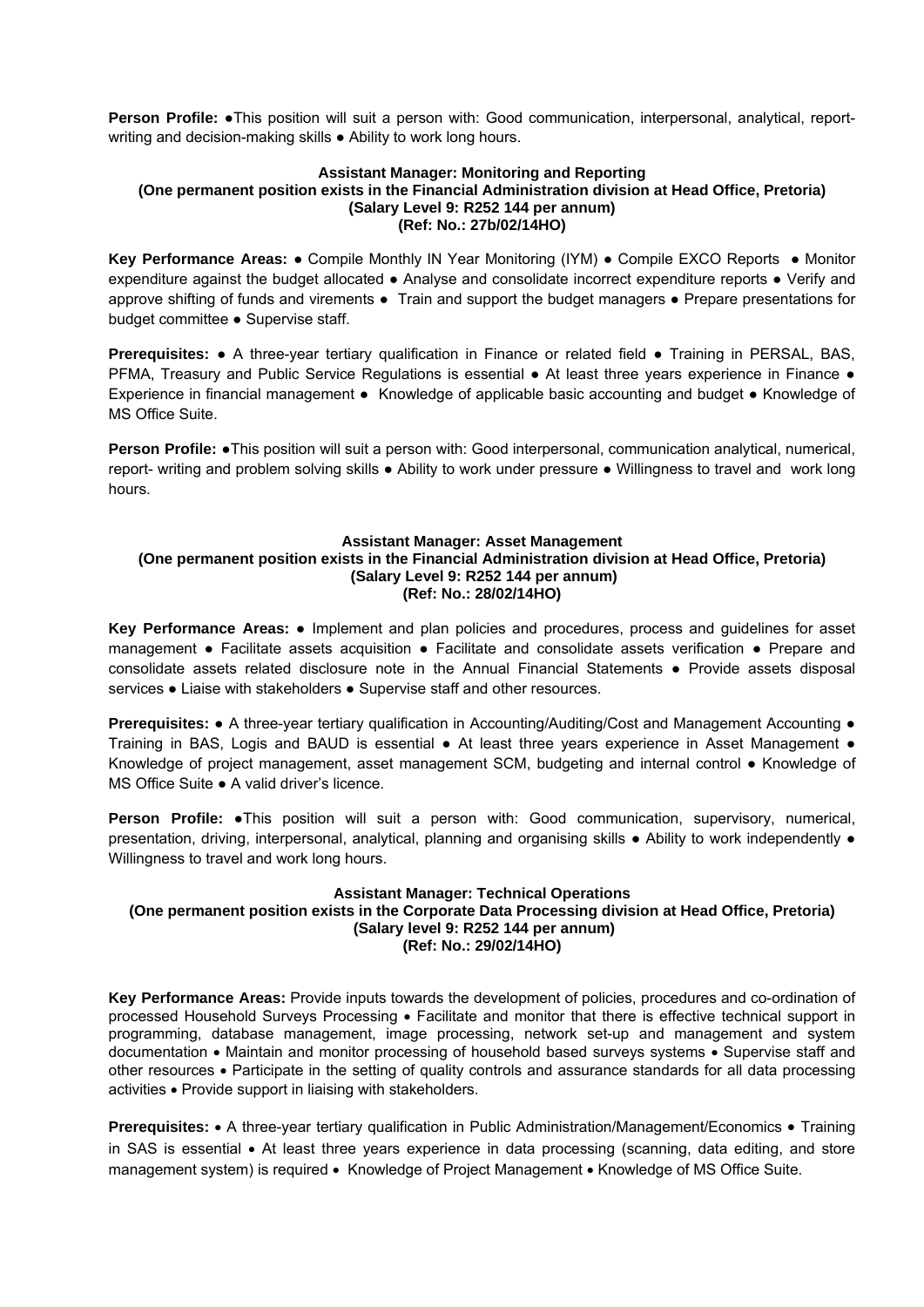Person Profile: . This position will suit a person with: Good conceptual, analytical, numerical, communication skills, co-ordination and liaison skills with a strong focus on service delivery, customer needs and process and product quality • Ability to work under pressure and • Ability to handle multiple and complex tasks and projects.

### **Assistant Manager: Benefit Administration (One permanent position exists in the HRM division at Head Office, Pretoria) (Salary Level 9: R252 144 per annum) (Ref: No.: 30/02/14HO)**

**Key Performance Areas:** ● Provide inputs in the development of policies, procedures and plans ● Coordinate and approve conditions of service transactions for permanent and contract employees ● Monitor and approve the implementation of service terminations for both permanent and contract employees ● Coordinate and approve service benefit transactions for permanent and contract employees ● Monitor and approve transactions of lateral transfers, pay point changes ,outside remunerative work and financial disclosures ● Interact and provide advice to stakeholders Manage staff and other resources.

**Prerequisites:** ● A three-year tertiary qualification in HRM/Public Management ● Training in Persal courses and HR legislations is essential ● At least three years experience in HR environment ● Knowledge of Human resource and utilisation of Persal System ● Knowledge of MS Office Suite.

**Person Profile: ●This position will suit a person with: Good communication, interpersonal, assertive, initiative** skills ● Willingness to travel and work long hours.

### **Risk Management Officer**

**(One permanent position exists in the Corporate Governance division at Head Office, Pretoria) (Salary Level 9: R252 144 per annum) (Ref: No.: 31/02/14HO)** 

**Key Performance Areas:** ● Assist in conducting risk assessments ● Identify top organisational risks ● Perform secretarial and administrative duties for the Risk Management Steering Committee • Report on progress made by divisions in mitigating their risks ● Evaluate risk management processes ● Report on the risk management processes ● Provide feedback on the divisions' evaluations of their risk plans ● Assist in educating and training leadership and staff about risk management program and their responsibilities in carrying out the risk management program ● Knowledge of the risk management software (CURA) will be an added advantage.

**Prerequisites:** • A three-year tertiary qualification in Risk Management/Business Administration/Auditing/Internal Controls or related field ● Training in Risk Management, and Fraud Prevention is essential ● At least three years experience in one or more of the following fields: Risk Management, Business Administration or Auditing ● Knowledge of project management will be an added advantage ● Knowledge of PFMA and applicable legislative prescripts ● Knowledge of MS Office Suite.

**Person Profile:** ● This position will suit a person with: Good interpersonal, analytical, communication, presentation, report writing and organisational skills ● Ability to work under pressure ● Willingness to work long hours and travel extensively.

### **Internal Auditor (One permanent position exists in the Internal Audit division at Head Office, Pretoria) (Salary level 9: R252 144 per annum) (Ref: No.: 32/02/14HO)**

**Key Performance Areas:** ● Provide inputs in development of Internal Audit Coverage Plan for the component ● Participate in implementing the approved Internal Audit Coverage Plan ● Follow-up audits on implementation of audit recommendations ● Liaise and provide advice to stakeholders.

**Prerequisites: •** A three-year tertiary qualification in Auditing/Finance or related fields • At least three years experience in auditing ● Knowledge of relevant acts, legislation, regulations and guidelines ● Knowledge of International Professional Practices Framework of the Institute of Internal Auditors ● Working knowledge of TeamMate, Persal , Bas and Logis will be an added advantage ● Knowledge of MS Office Suite.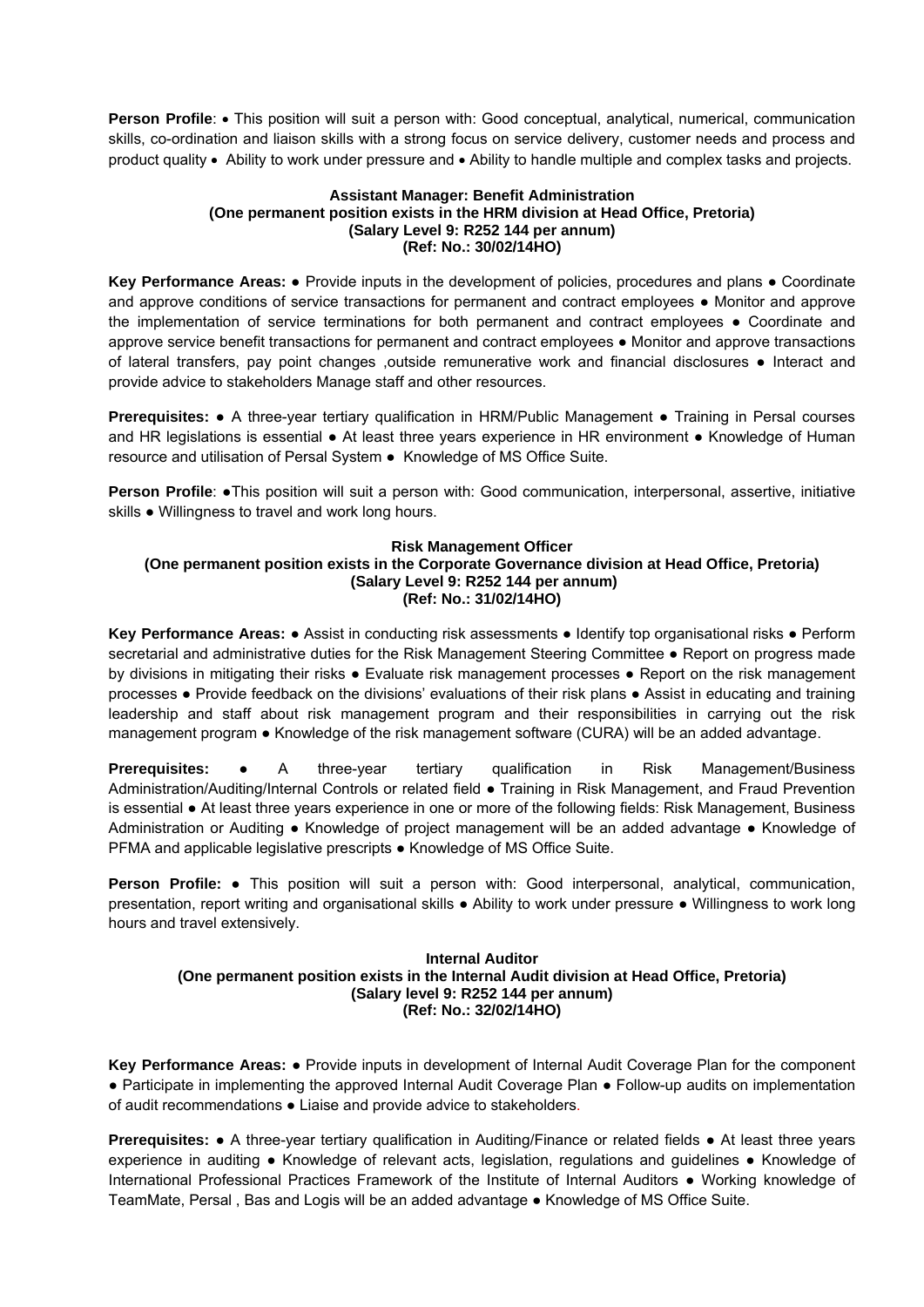**Person Profile: ●** This position will suit a person with: Good judgement/discernment, creativity, assertiveness and lateral thinking skills • Must be honest, diligent, independent and self-motivated.

### **Provincial Security Co-ordinator (One permanent position exists in the Mpumalanga Provincial Office: Nelspruit) (Salary Level 9: R252 144 per annum) (Ref: No.: 33/02/14MP)**

**Key Performance Areas:** ● Co-ordinate, monitor and ensure compliance relating to security processes in the province ● Provide and co-ordinate physical security function in the province ● Provide an effective occupational health and safety function in the province ● Conduct investigations on security related matters ● Provide effective information on security in the province ● Liaise with stakeholders.

**Prerequisites:** ● A three-year tertiary qualification in Law Enforcement/Security Management ● At least three years proven working experience in security investigations and assessments • Training in security management, security appraisal, security investigations and project management is essential.

**Person Profile:** ●This position will suit a person with: Good communication, interpersonal, report-writing, analytical and negotiation skills ● Must be reliable, diligent, decisive, co-operative and assertive.

### **State Accountant (One permanent position exists in the Western Cape Provincial Office) (Salary level 9: R252 144 per annum) (Ref: No.: 34/02/14WC)**

**Key Performance Areas:** ● Request inputs for compilation of the monthly Early Warning System ● Request inputs from budget managers for EXCO reports ● Monitor expenditure against the budget allocated ● Identify incorrect allocations ● Capture shifting of funds and virements ● Provide support to budget managers.

**Prerequisites:** ● A three-year tertiary qualification in Finance ● Training on Persal, BAS, PFMA, Treasury Regulations and Public Services Regulations is essential ● At least three years experience in financial administration ● Knowledge of MS Office Suite.

**Person Profile:** • This position will suit a person with: Good interpersonal, communication, planning and organising skills ● Ability to handle multiple tasks, work under pressure and meet deadlines.

#### **Statistician, Marriages and Divorces: Births and Deaths (One permanent position exists in Health and Vital Statistics Division at Head Office, Pretoria) (Salary level 8: R212 106 per annum) (Ref: No.: 35/02/14HO)**

**Key Performance Areas:** • To render and support with data editing and quality assurance of marriages and divorce data Analyse the data and produce tables and graphs for the publication of marriages and divorces release Write- up of marriages and divorces statistical releases and prepare clearance documents and presentations required before publication . Liaise with stakeholders.

**Prerequisites:** • A three-year tertiary qualification in Demography/Population Studies/Sociology/Statistics or related field • Training in statistical or demographic software for data analysis is essential • At least two years experience in quantitative methods, processing and analysis of administrative records or survey data and analytical report writing • Knowledge of population studies, vital statistics, administrative records and research methods • Knowledge of MS Office Suite.

**Person Profile**: • This position will suit a person with: Good communication, conceptual, co-ordination, liaison, analytical and numerical skills with a strong focus on service delivery, customer needs, and process and product quality • Ability to work under pressure to handle multiple and complex tasks and projects.

**\_\_\_\_\_\_\_\_\_\_\_\_\_\_\_\_\_\_\_\_\_\_\_\_\_\_\_\_\_\_\_\_\_\_\_\_\_\_\_\_\_\_\_\_\_\_\_\_\_\_\_\_\_\_\_\_\_\_\_\_\_\_\_\_\_\_\_\_\_\_\_\_\_\_\_\_\_\_\_\_\_\_\_**